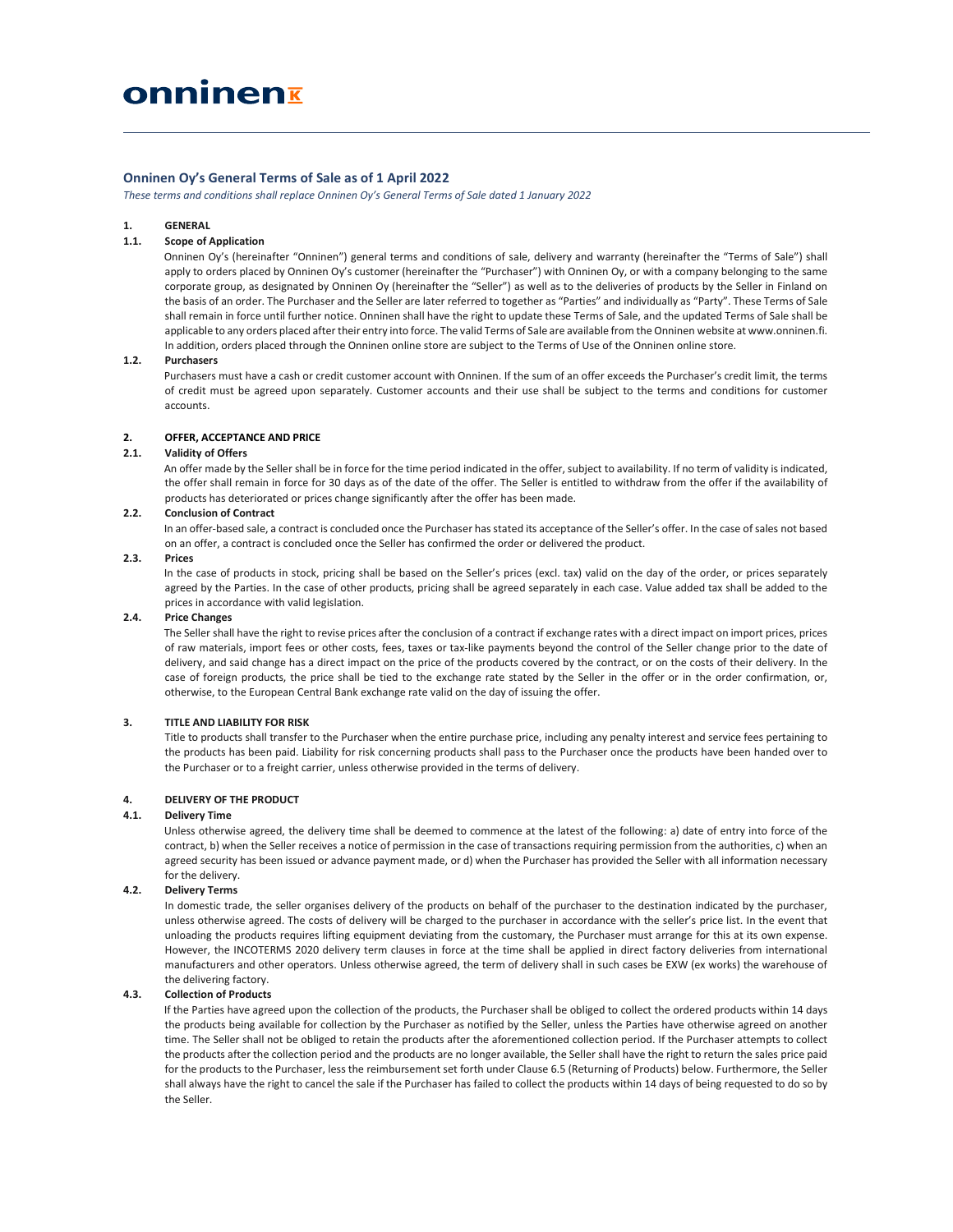# 4.4. Packaging and Material Certificates

Prices do not include packaging costs of the products. The packaging and protection costs of the products shall be charged to the Purchaser in accordance with the valid price list. A fee for material certificates concerning batches of products delivered from a warehouse shall be charged in accordance with the seller's separate service price list. A fee for material certificates concerning factory deliveries shall be charged in accordance with the factory's tariffs.

# 4.5. Freight

Freight shall be charged in accordance with the grounds for charge for freight items described in the seller's separate price list.

## 4.6. Insurance

Unless otherwise agreed in writing in advance by the Parties, the Seller shall be responsible for insuring the deliveries on the Purchaser's behalf. An insurance charge in accordance with the price list shall be charged to the Purchaser on the invoice for the products.

# 4.7. Delays

The Seller and the Purchaser shall inform the other party promptly in the event that they will be delayed in fulfilling their performance obligations. The cause of the delay and the new delivery time must be provided at the same time. In the event of a delay, the Purchaser shall not have the right to demand delivery if the circumstances have changed in a manner that materially changes the relationship between the originally agreed performance obligations. If the Purchaser does not make a complaint about the new delivery time notified by the Seller within seven (7) working days of receiving the notification, the Purchaser shall forfeit its right to rescind the contract under clause 5. If the delay is due to the Seller's negligence, and provided that the Parties had agreed upon a binding delivery time, the Purchaser shall have the right to compensation on the basis of the delay for any direct damage incurred by it. The amount of the compensation shall not exceed 0.5% of the value of the delayed products (VAT 0%) per each full week following the delivery date. Notwithstanding the above, the compensation shall not exceed 7.5% of the value of the delayed products (VAT 0%). A claim for damages shall be presented within seven (7) working days of the actual delivery date of the products. If the Seller has only indicated an estimated delivery time, the Seller shall endeavour to deliver the products in accordance with the estimate it has provided, but in such circumstances the Seller shall not be liable for the delivery occurring in accordance with the estimated delivery time. The Seller shall also not be liable for any delay that is attributable to the Seller's supplier.

# 5. PRODUCTS, DEFECTS AND WARRANTY; LIMITATION OF LIABILITY

#### 5.1. Product Information and Technical Documentation

The general product information and technical documentation available in relation to the products (including any installation, operation and maintenance instructions) shall be available to the Purchaser in the Seller's online store. The Seller shall provide said product information concerning the products covered by the contract in writing only at the Purchaser's separate request. The provision of other product information or of any technical documents related to a product shall be separately agreed upon between the Parties. All rights to the provided technical documentation such as illustrations, drawings, calculations and other documents shall belong to the Seller or its contractors and the Purchaser undertakes to refrain from reproducing them and to use them solely for the purpose of processing an offer, carrying out a delivery or using the products in accordance with their intended purpose.

# 5.2. Product Characteristics

At the time of delivery, products must comply with the requirements of all valid laws and regulations. If such laws and regulations change after the Seller has made its offer, the contract shall be amended if the change impacts costs, delivery time or other contractual circumstances. The Seller shall be liable for the quality and other characteristics of the products only in accordance with the information set forth in the contract. The Purchaser shall be liable to the Seller for the correctness of the information it has provided to the Seller regarding the intended purpose of the products and delivery. If the Purchaser transfers the products in a consumer sale or as part of consumer service, the Purchaser shall be solely liable for compliance with the provisions of consumer legislation.

# 5.3. Quality Assurance

If necessary, the Seller shall to the extent possible advance the Purchaser's ability to obtain information regarding the manufacturers' quality assurance regarding the products procured by the Purchaser.

# 5.4. Handover, Installation and Commissioning Inspection

When accepting the product, the Purchaser or its representative must establish that the delivery corresponds to the number of parcels recorded in the bill of lading and that it has not been damaged on the outside. The freight carrier must be immediately notified of any damage incurred in transit or any deficiency detected when accepting the product and a record of the damage or deficiency must be made in the bill of lading, and an appropriate complaint must be delivered to the Seller. A damaged product does not entitle the Purchaser to refuse to accept the product, but obliges the Purchaser to complain to the freight carrier and the Seller in the manner described above. A complaint regarding the delivery and the product must be made to the Seller within seven (7) working days of the Purchaser having received the product or, if the nature of the defect is such that it cannot be detected when the goods were received, within fourteen (14) working days of the detection of the defect in the product. If the Purchaser has stipulated in a separate written contract that the delivery shall not be insured on behalf of the Purchaser, the Purchaser is personally responsible for taking out insurance on the delivery and must contact the freight carrier directly with regard to any complaints. When installing the product, the Purchaser or installer used by the Purchaser must conduct a standardprocedure installation and operation inspection of the goods prior to installing or affixing them, and ensure that the installed goods are free of any defects and function as intended and that the goods are suitable for their intended purpose.

# 5.5. Warranty

## 5.5.1. General

The sold product has a warranty and a warranty period in accordance with the terms and conditions of its manufacturer. The Seller shall not grant a more extensive or longer warranty than that granted by the manufacturer, unless otherwise agreed in writing. The Seller shall be liable for any material and manufacturing defects found in the product at the time of delivery, in accordance with these Terms of Sale. The warranty granted by the manufacturer of the product serves to limit the Seller's liability for defects and the Seller's warranty, and the Seller shall not be liable for any defects not covered by the warranty granted by the manufacturer. However, there is no warranty for consumables for which the manufacturer has not granted a separate warranty. If the details of the delivery (price, delivery time, quality and characteristics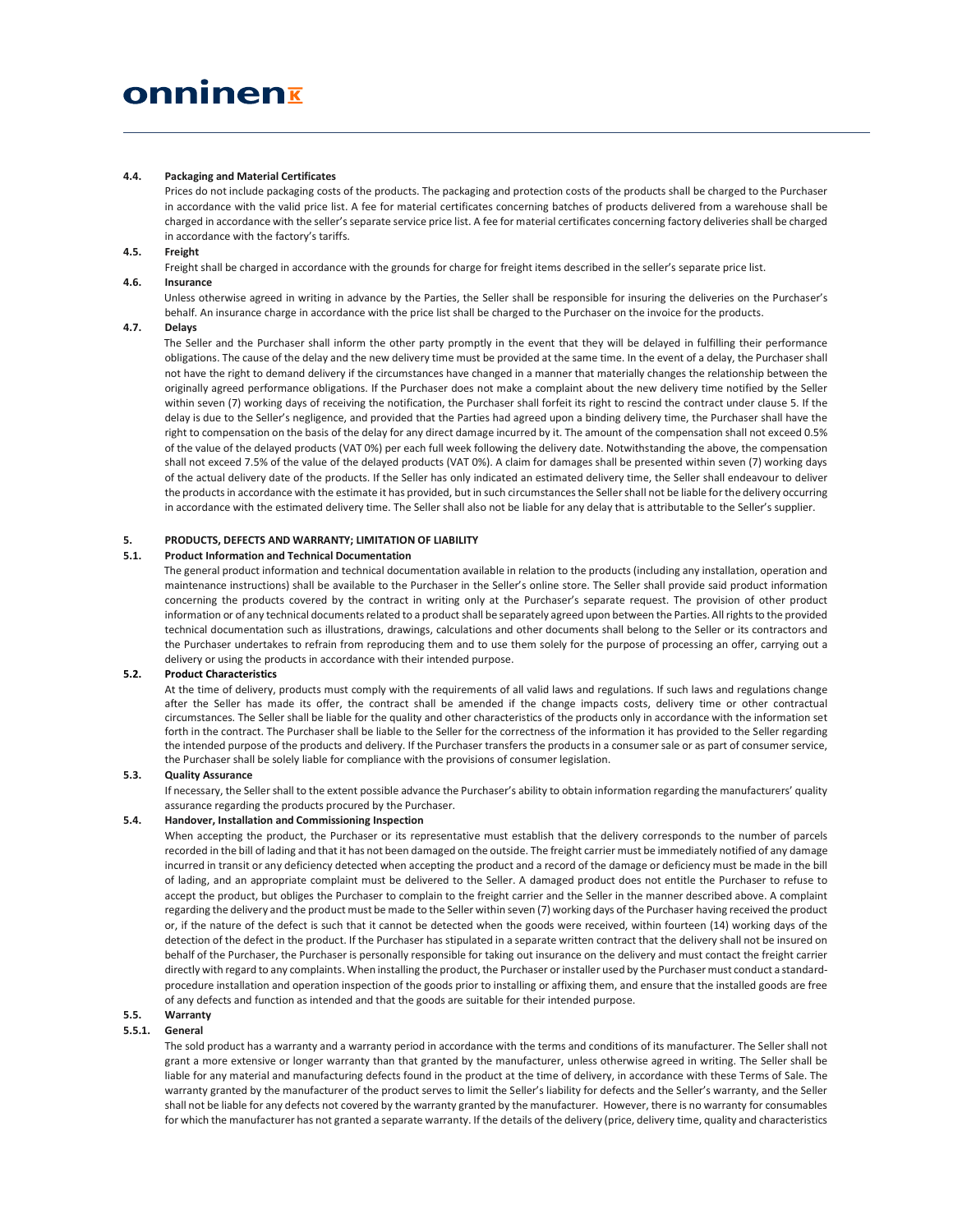of the product) have been agreed directly between the Purchaser and the manufacturer of the product (e.g. project purchase or transit invoicing), the complaint must be directed to the manufacturer of the product, unless the defect is attributable directly to the actions or omissions of the Seller. The warranty of an item shall be in force if the product has been used with due care, in accordance with its intended purpose and terms of use. The Seller shall have the right, at its discretion, to either remedy the defect, deliver a replacement product, or grant a discount on the price of the product.

# 5.5.2. Limitations of Warranty

Unless a more extensive liability has been provided in the warranty terms mentioned in section 5.5.1, the Seller shall, in addition to its obligations under clause 5.5.1, only compensate for the transportation costs pertaining to the remedying of the defect. The Seller shall not be obligated to compensate for any other direct or indirect damage. The Seller shall not be liable for any defects caused by the Purchaser's negligence or failure to comply with these Terms of Sale, an installation error, failure to comply with the installation instructions, normal wear and tear, incorrect storage or use, damage caused by any neglect of maintenance measures or from a neglect of the end-user. The Seller shall also not be liable for any defect resulting from compliance with instructions provided by the Purchaser (designs and instructions, raw material, structure, work or manufacturing method). The warranty shall cease to apply immediately if the product is modified without the written permission of the Seller. The Purchaser shall deliver the incorrect or defective product or part to the Seller upon the Seller's request. Unless otherwise stated in the manufacturer's warranty terms, repairing the product or delivering a new product shall not extend the warranty period of the product.

### 5.5.3. Warranty Claims

Any claims under the warranty shall be presented to the Seller in writing during the warranty period and within seven (7) working days of discovering a defect falling under the scope of the warranty. In consumer sales carried out by a retailer, a warranty claim must be presented during the warranty period and within two (2) months of discovering a defect covered by the warranty.

# 5.5.4. Electrical Products Manufactured by or for the Seller

In relation to electrical products manufactured by or for the Seller, the Seller grants a STUL (Electrical Contractors' Association of Finland) guarantee. The terms and conditions of the STUL guarantee are available from the website of the Electrical Contractors´ Association of Finland STUL. This guarantee does not, however, apply to wear-out parts (such as light sources) or consumables or to other products whose normal service life is shorter than the warranty period, unless otherwise separately stated.

## 5.5.5. Other Products

Other products shall be subject to the warranty terms stated above in these Terms of Sale and the manufacturer shall be liable for the implementation of its warranty terms. The Seller shall not be liable for the implementation of the terms and conditions of the manufacturer's warranty.

#### 5.6. Services Pertaining to Products

If the Parties have agreed that the Seller provides installation, assembly, pre-treatment or other services related to products, the Seller shall be liable to ensure that the services in question have been carried out diligently and in accordance with the instructions of the manufacturer. The Purchaser shall inspect the conformity of the Seller's services pertaining to the products prior to using the products. Any furnishing or pre-installation works for electrical devices shall be conducted on the Seller's premises and by the Seller, in accordance with the instructions of the manufacturer of the products, the applicable standards and any requirements and instructions of the Purchaser. In the event that a competent authority establishes that the furnishing or pre-installation of the products under the contract would be deemed to constitute manufacturing of an electrical device, the Parties state for the sake of clarity that the furnishing is carried out as the subcontractor of the Purchaser responsible for the installation of the electrical equipment, or of a contractor designated by the same, and the Purchaser undertakes to ensure that in addition to the hand-over inspection, the products undergo a commissioning inspection required by law prior to connecting them to an electrical network, or prior to using the products, as well as to satisfy any other requirements imposed by law or the authorities. The commissioning inspection must also cover the operation and safety of the components installed in the products, and the results of the inspection must be documented in records in the manner required by law.

#### 5.7. Personal Injury or Property Damage Caused by a Product

The Seller shall not be liable for any damage caused by a product delivered by the Seller to any movable or immovable property or resulting from such damage. The Seller shall also not be liable for any damage caused by a product delivered by the Seller to a product manufactured by the Purchaser, or a product containing a product manufactured by the Purchaser. The Seller shall be liable for any personal injury and/or property damage caused to a private person by a product delivered by the Seller, provided the Seller is liable for such damage under the Finnish Product Liability Act (694/1990).

#### 5.8. Limitation of Liability

The Seller shall only be liable for compensating any direct damage incurred by the Purchaser as set forth in these Terms of Sale. The Seller shall not be obligated to compensate for any other direct damage. In all cases, the Seller's liability is limited to the value of the product that is subject to a complaint. The Seller shall not be liable to compensate the Purchaser for any indirect damage.

## 6. PAYMENT OF PURCHASE PRICE, SECURITIES AND RETURNS

#### 6.1. Payment of Purchase Price

The Purchaser is obliged to pay the purchase price in accordance with the agreed terms of payment. Unless otherwise has been agreed, the term of payment shall be fourteen (14) days net. The term of payment shall be calculated as of the date of delivery. Payment of the invoice shall be made to the Seller's account, using the reference information given on the invoice. If part of the invoice contains errors, the correct part shall nevertheless be payable by the due date. If even one of the invoices has fallen due and remains unpaid or if the Purchaser has been placed under corporate restructuring or declared bankrupt, or if the Purchaser has otherwise become insolvent, all invoices from the Seller to the Purchaser shall immediately fall due, regardless of the due dates indicated on the invoices, if the Seller so demands in writing. The Purchaser must pay the invoice in accordance with this contract, even if the Purchaser disputes the delivery. Purchasers with a cash account may pay for purchases made in the store with the most common debit and credit cards. Purchasers with a credit account may pay for orders made through the seller's online store with an invoice or, if they choose, at the time of ordering a product. In addition, Purchasers with a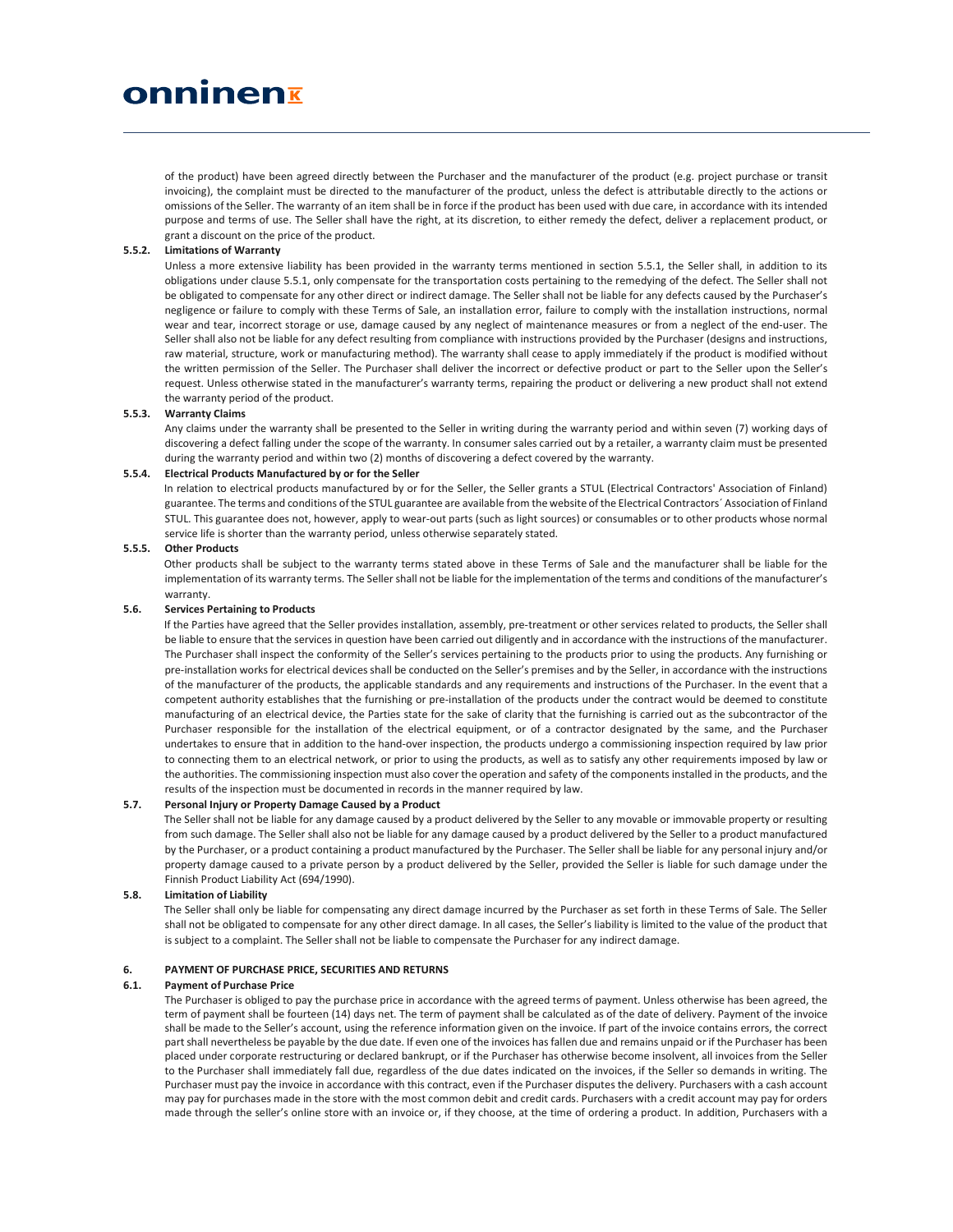credit account may pay for purchases with the most widely accepted debit and credit cards. Purchasers with a cash account always pay orders made through the online store at the time of making the order. In the online store, payments can be made with the most widely accepted debit and credit cards. The Seller's payment processor for debit and credit card payments is Nets Oy.

# 6.2. Penalty Interest and Collection Costs

In the case of a delay in payment, interest for delay at the rate of sixteen (16) per cent, or interest for delay in accordance with the Finnish Interest Act (633/1982) shall be payable, whichever of the aforementioned interest rates is higher. In addition to the interest for delay, the Seller shall have the right to charge reasonable collection costs. In the case of a delay in payment, payment shall primarily be deducted from accrued interest and thereafter from any overdue fees, costs and principal, in said order, unless the Seller states otherwise.

## 6.3. Paper Invoice and Handling Charge

The Seller shall have the right to add to the paper invoices to be sent to the Purchaser a paper invoice charge in accordance with its valid price list. Furthermore, the Seller shall be entitled to charge a handling charge in accordance with its valid price list.

# 6.4. Securities and the Seller's Right to Refrain from Delivering Products

If depositing a security has been agreed, the security must be deposited before the delivery of products is commenced. The Seller shall also have the right thereafter to demand a security for the payment of the purchase price or an increase of the amount of an existing security if justified grounds exist to assume that the purchase price or a part thereof would remain unpaid. The Seller shall have the right to refrain from delivering products if (i) the Purchaser has not paid the overdue invoices sent to the Purchaser by the Seller in their entirety, (ii) the Purchaser has not deposited the agreed security or the security required by the Seller, or (iii) the Purchaser's credit limit has been exceed or there is a risk of it being exceeded. The Seller's right to refrain from delivering products shall continue until the aforementioned issues have been remedied. The Seller shall have the right to refrain from delivering products also in the case that the Purchaser's defaults mentioned above pertain to a contract previously concluded between the Seller and Purchaser. The Purchaser shall not have the right to present any claims for compensation based on such a delay.

# 6.5. Product Returns

# 6.5.1. Goods Sold from Stock

Returns of products found in the Seller's stock must always be agreed upon in advance with the Seller's representative, and the return must occur immediately after the agreement. The Seller shall not pay any reimbursements without an agreement regarding the returning of the products. The condition for accepting product returns is that the product returned and the packaging are completely free of defects when returned. The Purchaser shall be liable for the return of the product to the warehouse that delivered the product. 25% per cent but not less than EUR thirty (30) (VAT 0%) shall be deducted from the reimbursement value of an approved return to cover handling and other costs. In order to receive reimbursement with regard to a return agreed on with the Seller, reference must be made to the return reference number received from the Seller. Products separately procured for the Purchaser, or products measured or otherwise handled in accordance with the wishes of the Purchaser shall not be accepted as returns.

# 6.5.2. Factory Sales and Other Direct Deliveries

Returns of products other than products sold from stock shall be subject to the return being agreed upon with the Seller's representative and the manufacturer of the goods separately approving the return of the products in advance. Any products delivered to the Purchaser directly from the manufacturer shall be returned to the manufacturer. Returns approved by the manufacturer in the manner mentioned above shall be delivered to the manufacturer at the Purchaser's expense, and processed in accordance with the manufacturer's return conditions, and reimbursement to the Purchaser shall occur once the manufacturer has reimbursed the return to the Seller.

# 7. RESCISSION OF CONTRACT

## 7.1. Purchaser's Rescission Right

If the Seller's delivery materially deviates from what has been agreed, and the defect is not remedied as a result of a written notice submitted by the Purchaser within seven (7) working days of the day the products were received, or new products complying with the contract delivered, or if the delivery is materially delayed due to the Seller so as to cause unreasonable harm to the Purchaser, and the Seller fails to deliver the products within a reasonable time period of a written complaint made by the Purchaser, the Purchaser shall have the right to rescind that part of the contract that concerns the defect or delay. If products that are a part of a transaction have been manufactured or procured especially for the Purchaser in accordance with the Purchaser's instructions and wishes, and the Seller is not able to utilise the products to its benefit in other ways without considerable loss, the Purchaser shall have the right to cancel the sale due to the Seller's delay only if the purpose of the sale remains materially unattained by the Purchaser due to the delay. Furthermore, the Purchaser shall be entitled to rescind the contract if the Seller's delivery is delayed for more than sixty (60) days due to Force Majeure.

# 7.2. Seller's Rescission Right

If the payment of the purchase price or a part thereof is delayed from its due date, the Seller shall have the right, at its discretion, to cancel the sale in its entirety, or the portion of the sale pertaining to product that the Purchaser has not yet received. The Seller shall also have the right to rescind when based on the Purchaser's declaration, or otherwise, it is evident that the Purchaser's payment will be delayed. The Seller may, furthermore, cancel the sale, if the Purchaser fails to co-operate in relation to the transaction in the agreed or otherwise reasonable manner. The Seller shall additionally have the right to rescind all of the sales contracts concluded with the Purchaser if the Purchaser is placed under corporate restructuring or declared bankrupt, or if the Purchaser otherwise becomes demonstrably insolvent.

# 7.3. Force Majeure

The Seller shall not be obliged to fulfil the contract in the event that a natural disaster, fire, damage to a machine or a comparable malfunction, strike, lock-out, war, mobilisation, pandemic, export or import ban, shortage of transportation equipment, discontinuation of manufacturing, interruption of public transport or energy distribution, or another similar obstacle precludes the fulfilment of the contract or renders the fulfilment unreasonably difficult. Also, in circumstances where the fulfilment of the contract would require unreasonable sacrifices compared to the benefit incurred from the same by the Purchaser, the Seller shall not be obliged to fulfil the contract. The Seller